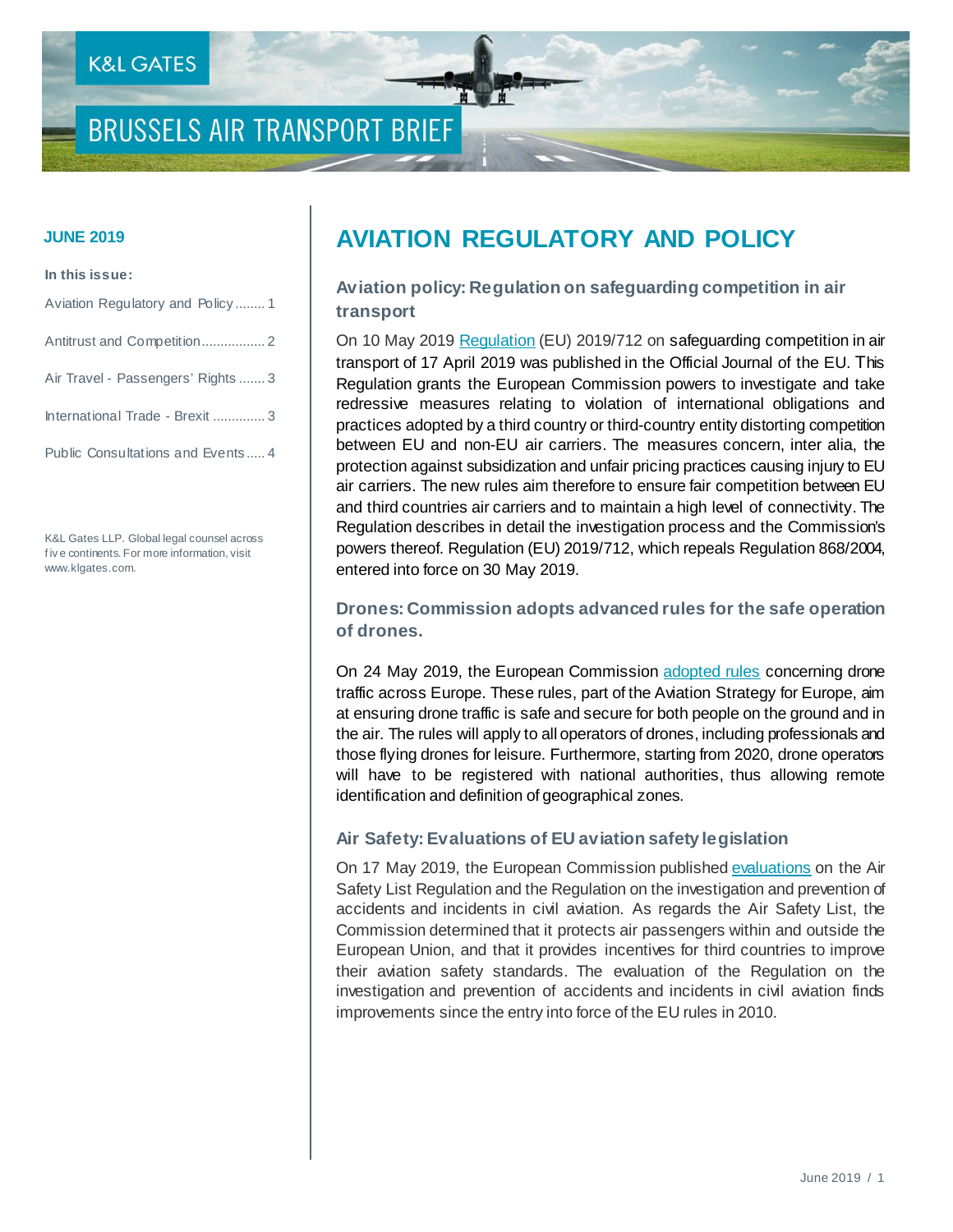#### **Aerodromes: Easy Access Rules updated**

On 24 May 2019 the European Union Aviation Safety Authority ("EASA") published the updated version of the Easy [Access Rules for Aerodromes,](https://www.easa.europa.eu/sites/default/files/dfu/Easy_Access_Rules_for_Aerodromes-May2019_0.pdf) incorporating the amending Regulation (EU) 2018/401 as regards the classification of runways, as well as the ED Decision 2019/012/R issuing Certification Specifications and Guidance Material for the design of surface-level VFR heliports located at aerodromes that fall under the scope of Regulation (EU) 2018/1139. This publication includes the current applicable Implementing Rules (IRs), Acceptable Means of Compliance (AMC), Certifications Specifications (CS) and Guidance Material (GM) displayed in a consolidated, easy-to-read format, and offers advanced navigation features through links and bookmarks.

#### **IATA Reports: Air Freight and Passenger Demand March 2019**

IATA released the data relating to March 2019 for [global air freight markets](https://www.iata.org/pressroom/pr/Pages/2019-05-07-01.aspx) and [passenger traffic.](https://www.iata.org/pressroom/pr/Pages/2019-05-08-01.aspx) The data on freight shows that demand increased 0.1% compared to the same period in 2018, a significant improvement on the 4.9% contraction of February 2019. As regards passenger traffic, the total revenue passenger kilometers (RPKs) rose 3.1%, compared to February 2018.

#### **Air Traffic: Commission reappoints EUROCONTROL as Network Manager**

On 6 May 2019, the European Commission reappointed EUROCONTROL as the Network Manager for air traffic network functions of the Single European Sky from 2020 until 2029. Since it was first nominated in 2011, the Network Manager's role has been to contribute to a more sustainable, efficient and safer air transport by closely cooperating with navigation service providers, airports and airlines. The Network Manager has recently announced a set of seven measures to prevent major disruptions in the air transport sector, while complying to the new Network Functions Regulation.

#### **Aviation policy: Commission decision on fuel tax exemption citizens' initiative**

On 10 May 2019, the European [Commission Decision on the proposed citizens' initiative](https://eur-lex.europa.eu/legal-content/EN/TXT/?uri=uriserv:OJ.L_.2019.122.01.0053.01.ENG&toc=OJ:L:2019:122:TOC) entitled 'Ending the aviation [fuel tax exemption in Europe' was published in the Official Journal of the European Union. This citizens' initiative aims](https://eur-lex.europa.eu/legal-content/EN/TXT/?uri=uriserv:OJ.L_.2019.122.01.0053.01.ENG&toc=OJ:L:2019:122:TOC)  [at introducing in the EU Member States a tax on aviation fuel in order to desincentivise aviation as a transport mode.](https://eur-lex.europa.eu/legal-content/EN/TXT/?uri=uriserv:OJ.L_.2019.122.01.0053.01.ENG&toc=OJ:L:2019:122:TOC)  [The amounts collected through the tax would flow into the EU's funding for greener mobility. This initiative falls within](https://eur-lex.europa.eu/legal-content/EN/TXT/?uri=uriserv:OJ.L_.2019.122.01.0053.01.ENG&toc=OJ:L:2019:122:TOC)  [the quest of eco-friendly alternatives to aviation by enhancing the participation of EU citizens to those decisions. B](https://eur-lex.europa.eu/legal-content/EN/TXT/?uri=uriserv:OJ.L_.2019.122.01.0053.01.ENG&toc=OJ:L:2019:122:TOC)y its decision, the Commission has registered this initiative. In the next three months, the organisers of the initiative will meet with the Commission and the Parliament. This process could eventually lead to the Commission proposing legislation in this matter.

## **ANTITRUST AND COMPETITION**

### **Abuse of dominance[: Bromma Airport Commission Decision Published](https://ec.europa.eu/transport/modes/air/news/2018-11-28-drones_en)**

On 7 May 2019, the European Commissio[n published](http://ec.europa.eu/competition/antitrust/cases/dec_docs/40348/40348_79_3.pdf) the letter that was sent in December 2016 to Hjelmco Oil, an aviation fuel services provider at Bromma Airport, in connection with case AT.40348. By this letter, the Commission decided to reject the Complaint submitted by Hjelmco Oil in March 2014 whereby the Swedish company requested the opening of an abuse of dominance investigation into Swedavia, the Swedish state-owned airport manager. The complaint indicated that Swedavia allegedly infringed Article 102 TFEU by imposing certain changes to the land leasing arrangements between Swedavia and Hjelmco Oil. In the letter, the Commission explained that the alleged anticompetitive conduct concerned one Member State and the market concerned appears relatively limited. Furthermore, it was noted that the operations of the airport in question appeared to be regional in scope and the cross-border element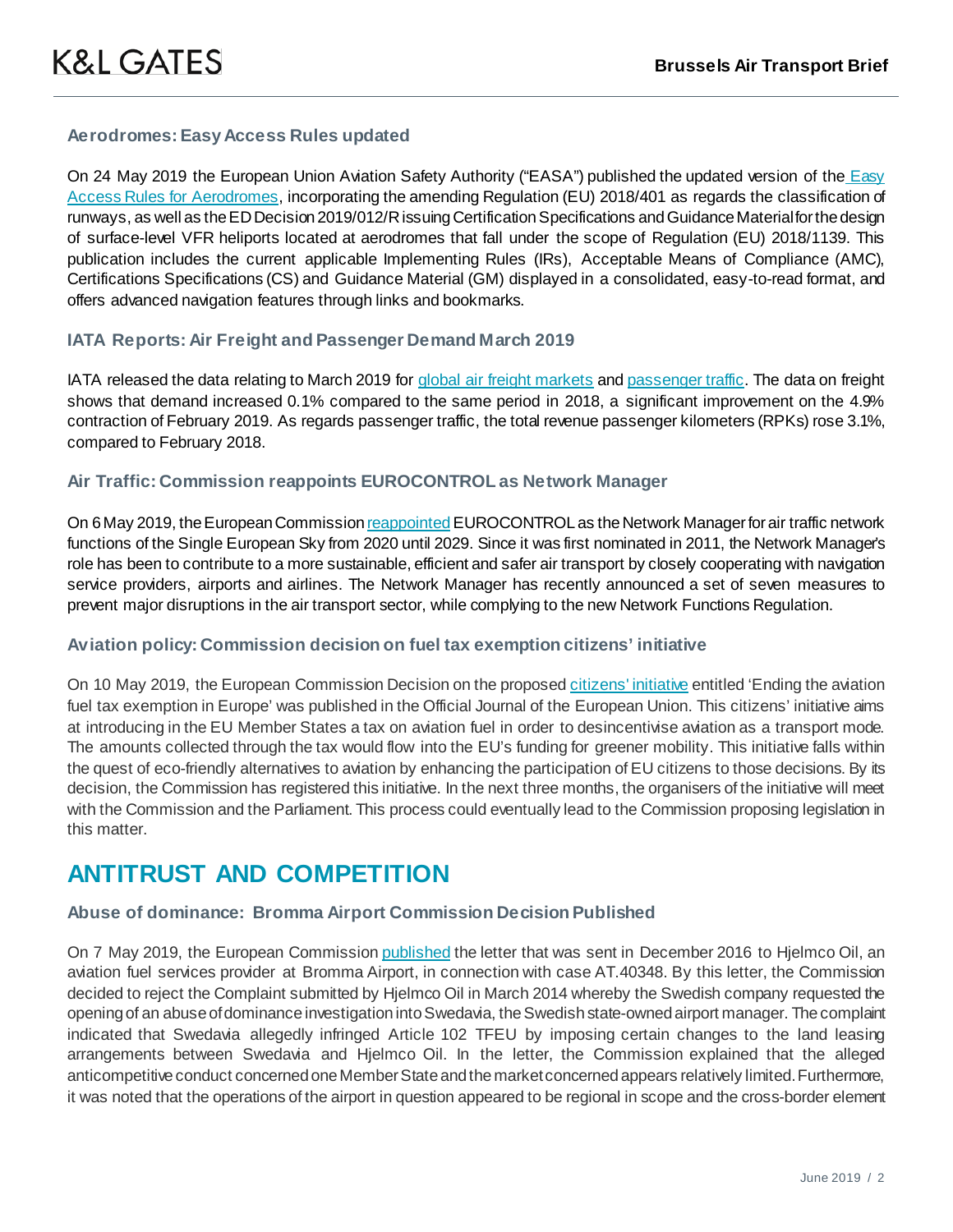seemed limited. As a result, the Commission found that national authorities and courts were better placed to handle the case.

#### **Antitrust complaint: ECTAA files complaint against IATA**

On 24 May 2019, the European Travel Agents' and Tour Operators' Association (ECTAA[\) filed a complaint](http://www.ectaa.org/files/cms/20190527-press-release-complaint-dg-comp-against-iata.pdf) against ATA to the European Commission for alleged breach of Articles 101 and 102 TFEU. In its complaint, ECTAA indicated that certain features of the Passenger Agency Programme ("PAP") led by IATA were restrictive of competition in the market for air ticket distribution. PAP is a system designed to facilitate airline ticket distribution between travel agents and airlines and to regulate their relations. According to ECTAA's complaint, not only some of the features of PAP are anticompetitive but PAP is organised as a dominant system itself. In addition, ECTAA is also claiming that anticompetitive rules are also due to the fact that the system is governed by IATA and by airlines, therefore not including travel agents in the decision making process. As a result, ECTAA requested the Commission to start an investigation into IATA's alleged infringements of EU competition rules.

# **AIR TRAVEL - PASSENGERS' RIGHTS**

#### **[Passengers' Rights: Request for a preliminary ruling against Ryanair](https://ec.europa.eu/transport/modes/air/news/2018-11-28-drones_en)**

On 16 January 2019, the Italian Council of State (Consiglio di Stato), the highest Italian Administrative Court, lodged a request for a preliminary ruling concerning - Ryanair Ltd, Autorità Garante della Concorrenza e del Mercato – Antitrust v Autorità Garante della Concorrenza e del Mercato - Antitrust and Others (Case C-28/19). The questions referred concern the interpretation of Article 23(1) of Regulation (EC) No 1008/2008 on common rules for the operation of air services in the Community. Article 23(1) concerns information and non-discrimination, whereby air fares and air rates, when offered, shall include applicable conditions for air services, the final prices to be paid shall indicate the air rate as well as taxes, charges, surcharges and fees and optional price supplements shall be communicated unequivocally at the start of any booking process. In particular, the Council of State asked whether i) the second sentence of Article 23(1) is to be interpreted in the sense that "an online check-in fee and an 'administration fee' for credit card purchases, which are additional to the price of the ticket, and the VAT applied to air fares and to optional supplements for national flights, fall within the category of unavoidable, foreseeable or optional price supplements" and ii) the fourth sentence of Article 23(1) is to be interpreted as meaning that "the word 'optional' covers price supplements which the majority of consumers are able to avoid".

#### **Passengers' Rights: Council proposal for a Directive**

In May 2019, the Council has been discussing amendments to the proposal for a Directive on representative actions for the protection of the collective interests of consumers, repealing the existing Directive 2009/22/EC. The Council proposal is based on the European Commissio[n proposal published on 11 April 2018](https://eur-lex.europa.eu/legal-content/EN/TXT/?uri=CELEX:52018PC0184) on targeted amendments to four EU consumer law directives as part of the New Deal for Consumers. The purpose of the Directive is, inter alia, to enable qualified entities representing the interests of consumers to seek remedies against infringements of EU law, to improve the deterrence of unlawful practices and to reduce consumer detriment. The provisions of this Directive will be applicable to Air passengers as well as other consumers.

# **INTERNATIONAL TRADE - BREXIT**

#### **International trade: Air Transport Agreement between the European Union and Philippines.**

On 14 May 2019, the Council of the European Union ha[s adopted](https://eur-lex.europa.eu/legal-content/EN/TXT/?uri=uriserv:OJ.L_.2019.137.01.0001.01.ENG&toc=OJ:L:2019:137:TOC) Council Decision (EU) 2019/825 on the conclusion on behalf of the Union of the Agreement between the European Union and the Government of the Republic of the Philippines on certain aspects of air services. The provisions of this Agreement supersede or complement the existing bilateral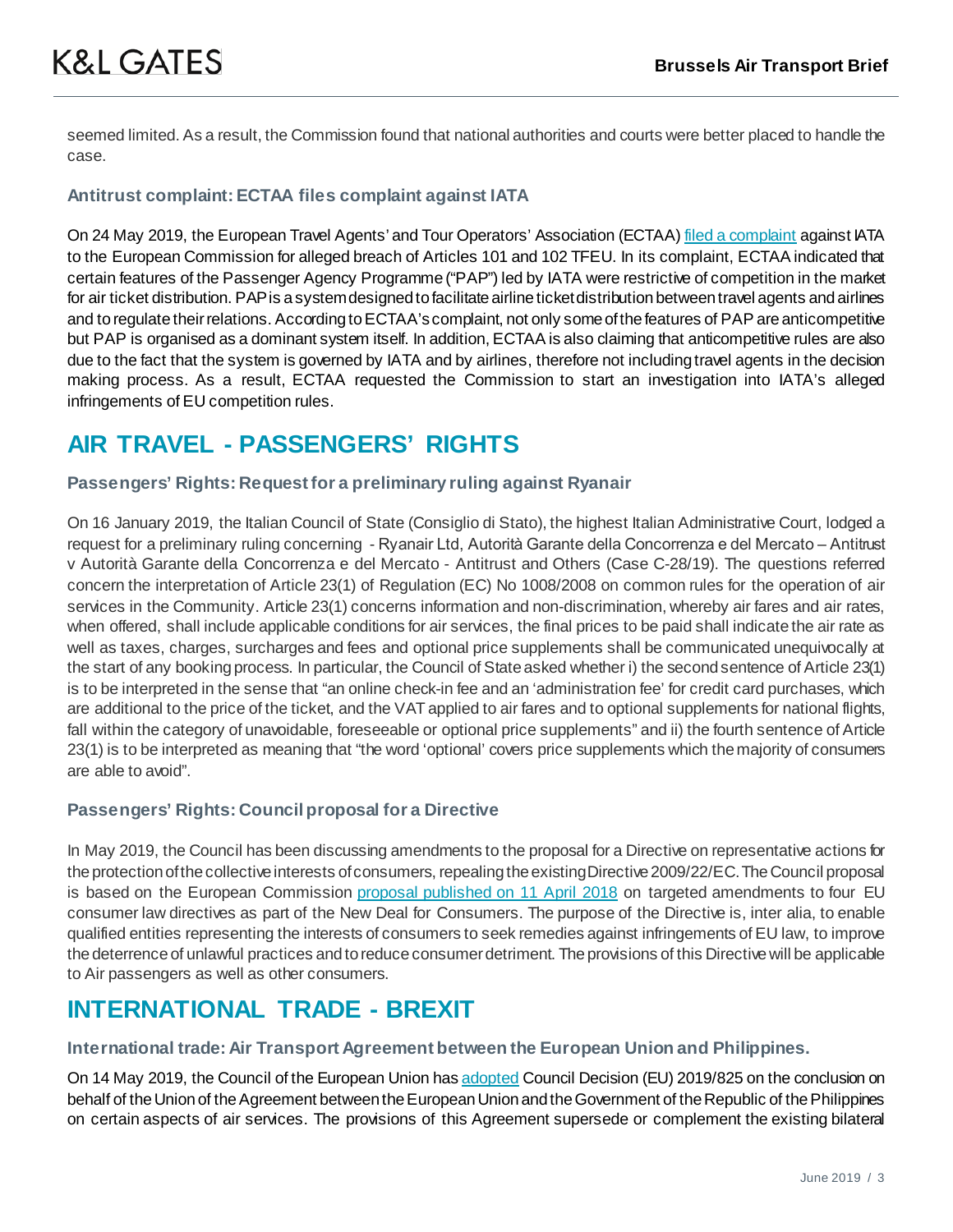agreements which ten EU Member States have previously concluded with the Philippines. Furthermore, this Agreement has the general objective of giving EU air carriers non-discriminatory access to routes between the EU and the Philippines.

#### **International Trade: Partnership between the European Union and Central Asia**

On 15 May 2019 the European Commission and the High Representative of the Union for Foreign Affairs and Security Policy Federica Mogherin[i adopted a](http://europa.eu/rapid/press-release_IP-19-2494_en.htm) [Joint Communication](https://eeas.europa.eu/headquarters/headquarters-homepage/62411/european-union-and-central-asia-new-opportunities-stronger-partnership_en) setting out the EU's strategy on the partnership and trade relations with five countries of Central Asia including Kazakhstan, the Kyrgyz Republic, Tajikistan, Turkmenistan, and Uzbekistan. In view of the fast-developing Euro-Asia connectivity, the Communication aims to clarify the block's support to the region by investing over €1 billion in areas such as the rule of law, environment, water, trade and border management. Commissioner Mogherini, together with Commissioner for International Cooperation and Development Neven Mimica, will present formally the new EU Strategy on Central Asia to her Central Asian counterparts at the 15th EU-Central Asia Ministerial meeting, which will take place on 7 July in Bishkek, Kyrgyz Republic.

#### **International Trade: Commission signs landmark aviation agreements with China**

On 20 May 2019, [the European Union and China signed a Bilateral Civil Aviation Safety Agreement \("BASA"\) and a](http://europa.eu/rapid/press-release_IP-19-2650_en.htm)  [Horizontal Aviation Agreement to strengthen their aviation cooperation.](http://europa.eu/rapid/press-release_IP-19-2650_en.htm) In particular, the main objective of BASA is to ensure a high level of environmental compatibility and reduce costs by removing the unnecessary duplication of evaluation and certification activities for aeronautical products by the civil aviation authorities. The conclusion of the Horizontal Aviation Agreement aims to enhance compliance of bilateral air services agreements between China and EU Member States with EU law. From now on, all EU airlines will be able to fly to China from any EU Member State under a bilateral air services agreement with China under which unused traffic rights are available.

#### **International Trade: Air Transport Agreement between EU and Canada**

On 8 May 2019 the Council'[s Decision](https://eur-lex.europa.eu/legal-content/EN/TXT/?uri=uriserv:OJ.L_.2019.120.01.0001.01.ENG&toc=OJ:L:2019:120:TOC) on the conclusion of the Air Transport Agreement between the EU and Canada was published. The Agreement was intitially signed on 17 and 18 December 2009, subject to its conclusion at a later date. The text provides liberalization of traffic rights as well as foreign investment in airlines, by gradually stepping away from foreign ownership rules. It includes provisions on gradual phasing-in of traffic rights, mutual investment opportunities, as well as far reaching cooperation on a number of issues including safety, security, social matters, consumer protection, environment, air traffic management, competition law and state aid.

#### **International Trade: The U.S. move forward with countermeasures in the WTO aircraft dispute**

On 15-16 May 2019 the US Trade Representative's office [heard interested parties](https://ustr.gov/sites/default/files/enforcement/301Investigations/Section_301_Hearing_on_Proposed_Countermeasures_to_EU_Aircraft_Subsidies%20%E2%80%93%20May_15%E2%80%9316_Panel_Schedule.pdf) on the proposed retaliatory tariffs to EU goods further to the adjudication of a WTO dispute regarding measures affecting trade in large civil aircrafts. During the hearings, an aircraft manufacturer based in the U.S. urged the U.S. administration to hit its EU competitor's products with 100% duties, in order to induce prompt compliance to the WTO ruling. The exact estimation of U.S. countermeasures will be determined by a WTO appointed arbitrator.

# **PUBLIC CONSULTATIONS AND EVENTS**

#### **Public Consultation: Commission consults industry on the 2014 State aid Guidelines for Aviation**

Until 19 July 2019, the European Commission is asking Member States, airports, airlines and any air transport related organizations to take part on the targeted [consultation](http://ec.europa.eu/competition/consultations/2019_aviation_guidelines/index_en.html) on the ex-post evaluation of the State aid rules in the aviation sector, the 2014 Aviation Guidelines and the 2017 General Block Exemption Regulation. This consultation is triggered by the announcement of the Commission of January 2019 of the intention to prolong certain State aid rules for a period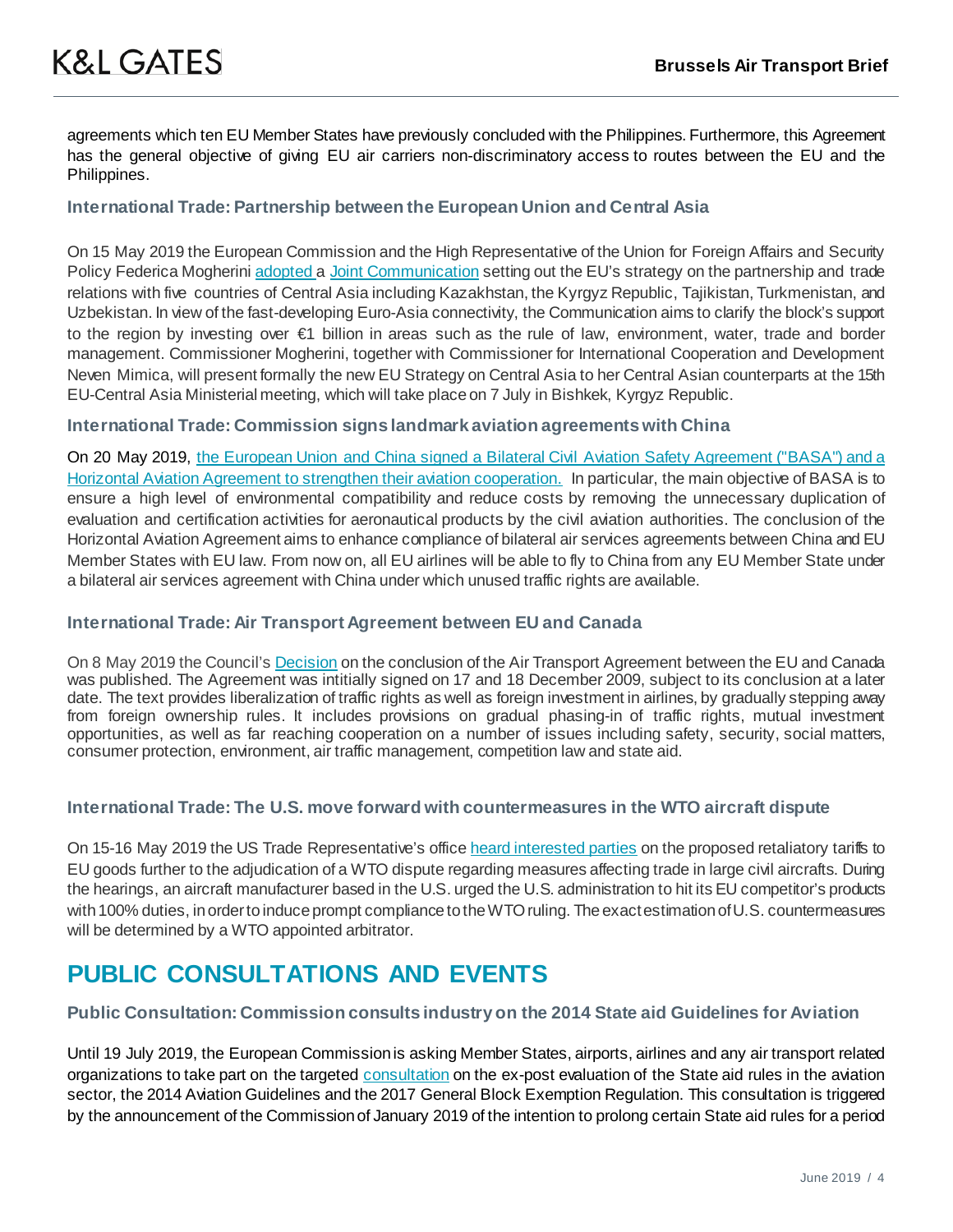of two years, including the rules in the aviation sector. This consultation aims at gathering stakeholder opinions on the application of the current State aid rules to confirm the effectiveness of these policies on the air transport field.

#### **Event report: EASA's first Safety in Aviation Forum for Europe (SAFE)**

On 13-15 May 2019, EASA's firs[t Satefy in Aviation Forum for Europe](https://www.easa.europa.eu/newsroom-and-events/news/easa-gathered-aviation-safety-community-first-safety-aviation-forum-europe) (SAFE) gathered about 250 stakeholders to share their experience on safety issues. The event allowed participants to explore different strategic views, develop collaborative mitigations and discuss safety risks. It also covered discussions on runway incursion, lithium batteries, ground safety and featured sessions on occurrence reporting and flight data monitoring.

#### **Event report: Aviation and AI**

On 23 May 2019, EUROCONTROL organised the [inaugural conference on Aviation and AI.](https://www.eurocontrol.int/press-releases/conference-raises-awareness-on-ai-and-aviation) The conference, attended by over 400 leaders in European aviation as well as experts in AI. During the conference the opportunities offered by AI in the field of aviation, such as safety, ATM, airport operations, passenger experience and airlines, were discussed by a panel of international experts.

#### **Events: EASA-FAA International Aviation Safety Conference**

The 2019 Air Aviation Safety Conference, taking place on 12 -14 June in Cologne, Germany under the theme "Regulators [Innovating in the 21st Century"](https://www.easa.europa.eu/newsroom-and-events/events/2019-easa-faa-international-aviation-safety-conference), will bring together senior aviation professionals from all world regions, to discuss global aviation safety issues from the perspective of both the regulators and the industry.

#### **Events: Air Traffic Management Research and Development Seminar**

EUROCONTROL and the U.S. Federal Aviation Administration are organizing the 13<sup>th</sup> edition of the international seminar on [Air Traffic Management Research and Development](https://www.eurocontrol.int/events/atm-rnd-seminar-2019) (ATM R&D) on 17-20 June in Vienna, Austria. The seminar promotes international collaboration, creates and reinforces relationships between leading ATM experts and researchers worldwide, and encourages discussion and consensus on major issues.

#### **Events: IATA Regional Aviation Forum for West and Central Africa**

Under the theme "Aviation: business for Regional Prosperity", this event hosted in Accra, Ghana from 24 to 25 June will bring together African aviation decision makers and influencers representing governments and organizations from the air transport field.

#### **Events: IATA Slot Convention**

The 144th Edition of th[e Slot Convention](https://www.iata.org/events/sc144/Pages/index.aspx) will regroup IATA and non IATA airlines and provide a forum for the allocation of slots at fully coordinated airports and for the reaching of consensus on the schedule adjustments necessary to conform to airport capacity limitations, under worldwide air policies. The Convention will take place on 18-20 June in Cape Town, South Africa.